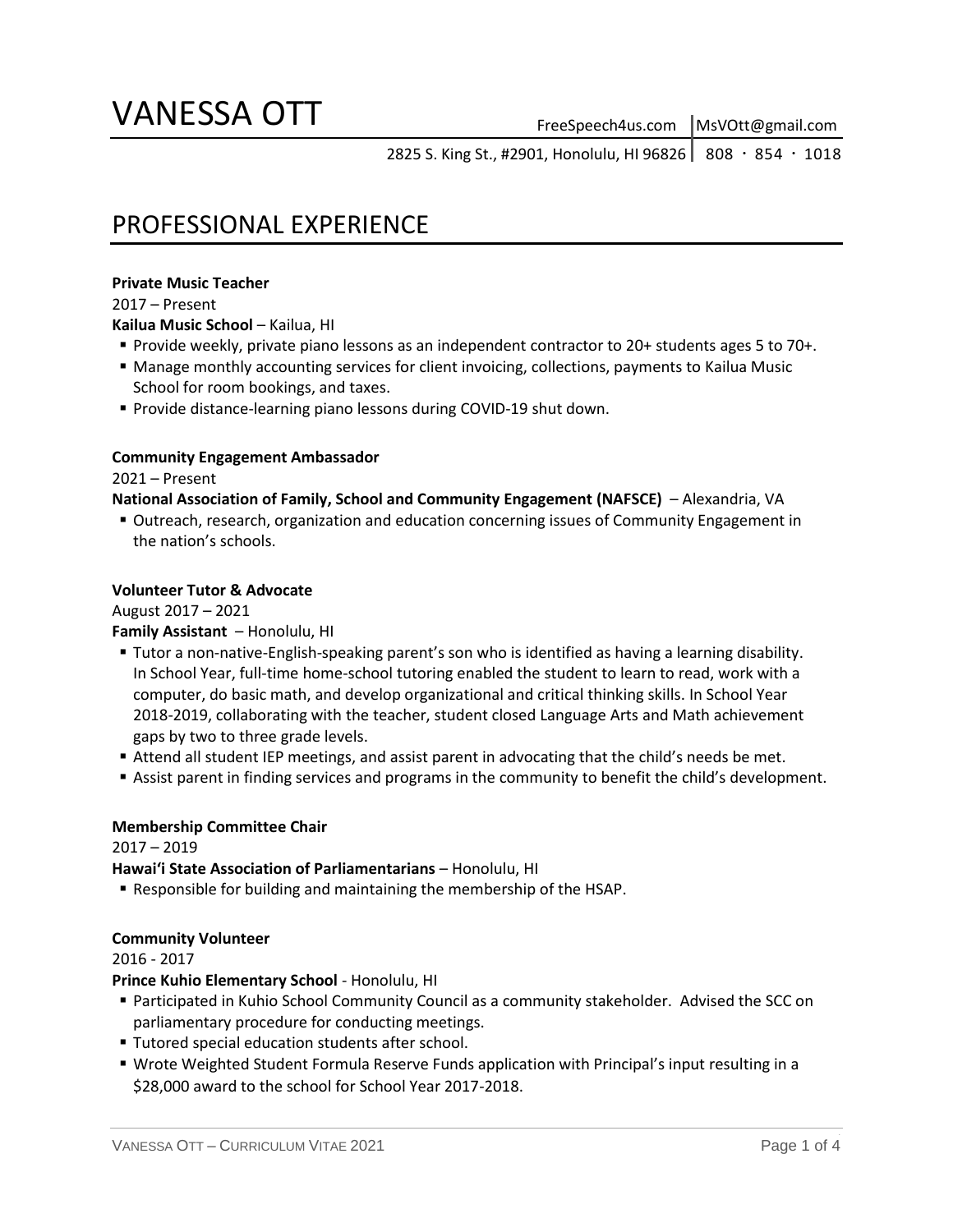#### **District Precinct 21-01 Precinct Chair**

2014, 2016 Primary and General Elections

**State of Hawaiʻi Office of Elections** – Honolulu, HI

- **Managed polling place set up and operation.**
- Responsible for the security and integrity of ballots issued and votes cast.

#### **Volunteer Facilitator**

2015 – 2017

**BOE Watch** – Honolulu, HI

- Supplied public, on-demand videos of State of Hawaiʻi Board of Education General Business and Committee meetings for over a year and a half.
- **Example 2** Lead a network of volunteer videographers.
- Created and maintained web page, Facebook group, and YouTube channels to provide easy access to BOE meeting video.

#### **District Precinct 22-01 Precinct Official**

2012 Primary and General Election **State of Hawaiʻi Office of Elections** – Honolulu, HI

#### **Grade 6 Math & Science Teacher**

 $2010 - 2012$ **Grade 3 Elementary Teacher** 2007 - 2010

#### **State of Hawaiʻi DOE Na'alehu Elementary School** – Na'alehu, HI

- Licensed by State of Hawaiʻi Teacher Standards Board in elementary education 2007 2012.
- Fulfilled all duties of a full-time teacher in a high-need public school.
- Served as elected Hawaii State Teachers Association school level leader on Association Policy Committee.
- Applied for and received \$3,000 *Good Idea Grant*.

#### **Private Care Home Manager**

2009 – 2010

#### **Rose Else** – Na'alehu, HI

After mother had a stroke and was paralyzed, she required 24/7 attention. Vanessa Ott purchased a 3-bedroom home with her husband and directed retrofitting of the building for handicapped accessibility.

- Managed a staff of full-time and part-time caregivers.
- Established efficient communications protocols for employees, and trained staff to use the private online Yahoo Group to share information and track patient's progress.
- Advertised and conducted interviews to hire personnel.
- Oversaw all financial aspects of care home including payroll, worker's compensation and unemployment insurance, and taxes.
- Responsible for acquisition of all food, supplies, equipment, and assistive devices for care home.

#### **Software Instructor**

2007

**Kona School for Adults** – Kailua-Kona, HI

Developed curriculum and delivered instruction for Microsoft Excel adult night class.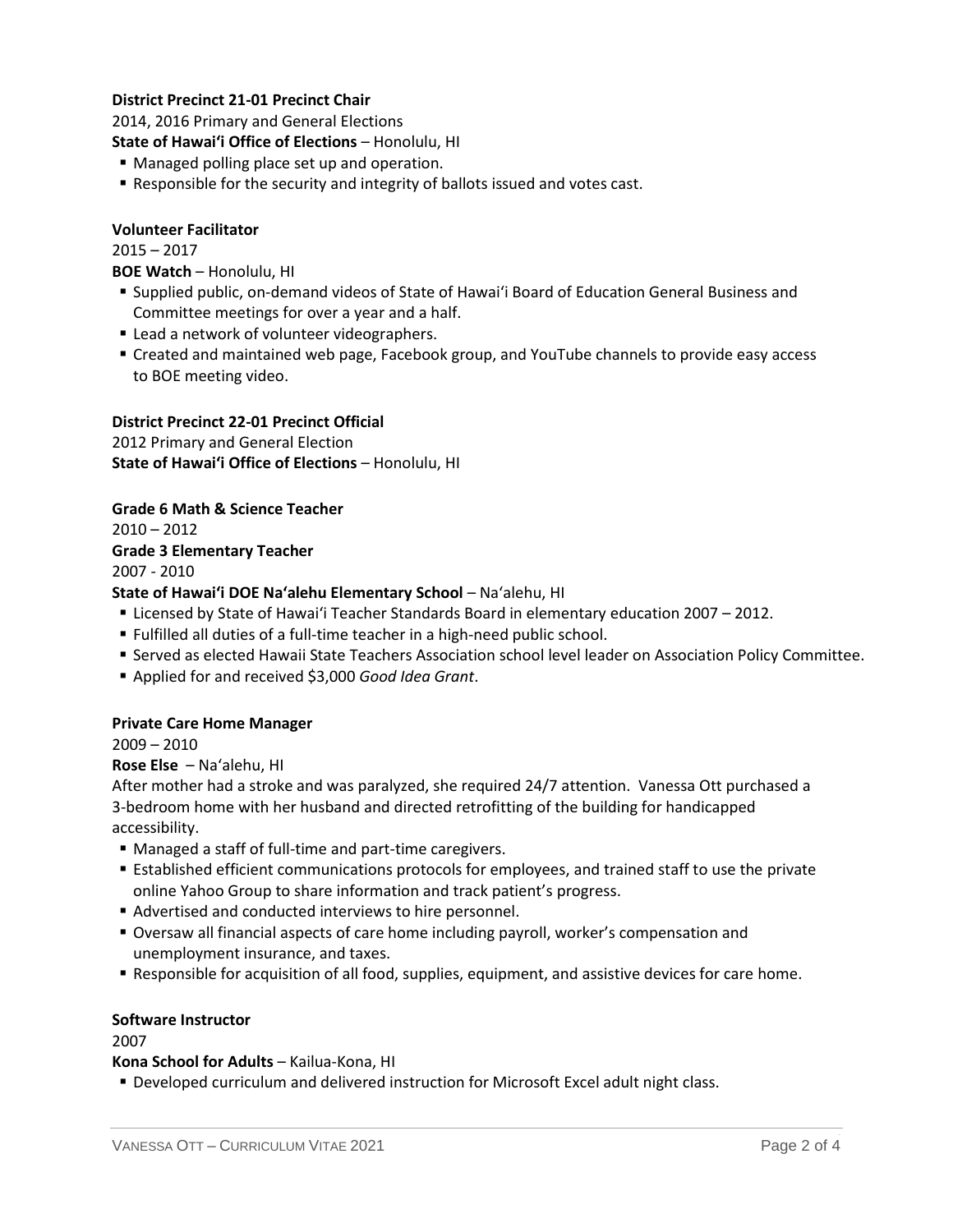#### **Gifted and Talented Resource Teacher; Assistant Technical Coordinator** 2006 – 2007

#### **State of Hawaiʻi DOE Kealakehe Elementary School** – Kailua-Kona, HI

- Assisted Grade 3, 5, and 6 Gifted & Talented teachers with student instruction.
- Edited Complex Area's new GT program requirements into readable forms and instructions.
- **Created school GT program web site to provide public access to GT program information.**
- Provided school-wide technical support of Macintosh and Windows computers, projectors, printers, and telephone system.
- Developed school inventory tracking system and cataloged all electronic equipment on campus.

#### **Technical Instructor**

#### 1999 – 2002

#### **Genesys Telecommunications Laboratories, Inc.** – San Francisco, CA

- Delivered software instruction at Genesys University, the training center for this global leader in large-scale Customer Relationship Management (CRM) software systems.
- Revised curriculum for Genesys Professional and Genesys Software Development courses.

#### **IT Support**

#### 1998 – 1999

#### **Monster Inc.** - Brisbane, CA

- Maintained computer systems and provided computer technical support for world renowned manufacturer of high end audio products.
- Developed curriculum and instructed employees in optimum use of Microsoft Office software.

#### **Technical Support Agent**

1997 - 1998

**Wells Fargo Online** – San Francisco, CA

**Provided telecommunications support for Wells Fargo Online Consumer Banking customers.** 

#### **Technical Support Agent**

1995 - 1997

#### **Institute for Global Communications** – San Francisco, CA

- Provided telecommunications support for customers of formative non-profit internet service provider bringing advanced communications technologies to grassroots organizations worldwide working for environmental sustainability, women's rights, conflict resolution and worker rights.
- Served as SEIU Local 79 shop steward for first U.S. internet service provider to unionize (1996).

#### **Owner of Independent Audio & Video Production Company**

1990 - 1994

**Silk Media** – Ukiah, CA

- Performed all phases of production for music videos, local television commercials, product demos, instructional videos, and audio CDs including camera operation, scheduling video shoots, scriptwriting, and audio/video editing.
- Managed financial operations of the business.
- **Developed customer contacts and marketed the business.**